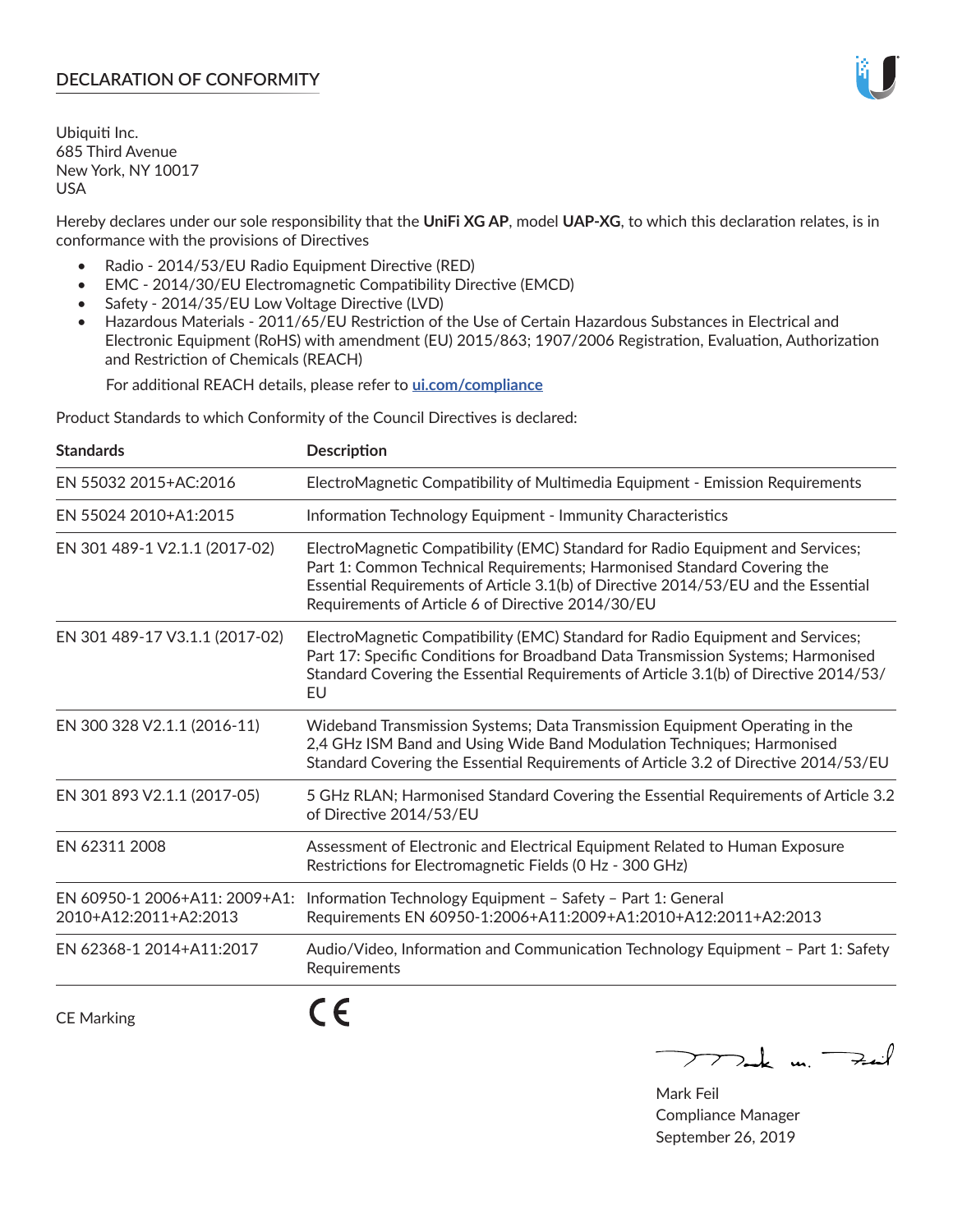# **DECLARATION OF CONFORMITY**



# **български** [Bulgarian]

С настоящото Ubiquiti декларира, че това устройство UAP-XG е в съответствие със съществените изисквания и други приложими разпоредби на Директиви 2014/53/EC, 2014/30/ЕС, 2014/35/ЕС.

## **Hrvatski** [Croatian]

Ubiquiti ovim putem izjavljuje da je ovaj uređaj UAP-XG sukladan osnovnim zahtjevima i ostalim bitnim odredbama Direktiva 2014/53/EU, 2014/30/EU, 2014/35/EU.

# **Čeština** [Czech]

Ubiquiti tímto prohlašuje, že toto UAP-XG zařízení, je ve shodě se základními požadavky a dalšími příslušnými ustanoveními směrnic 2014/53/EU, 2014/30/EU, 2014/35/EU.

# **Dansk** [Danish]

Hermed, Ubiquiti, erklærer at denne UAP-XG enhed, er i overensstemmelse med de væsentlige krav og øvrige relevante krav i direktiver 2014/53/EU, 2014/30/EU, 2014/35/EU.

# **Nederlands** [Dutch]

Hierbij verklaart Ubiquiti, dat deze UAP-XG apparaat, in overeenstemming is met de essentiële eisen en de andere relevante bepalingen van richtlijnen 2014/53/EU, 2014/30/EU, 2014/35/EU.

## **English**

Hereby, Ubiquiti, declares that this UAP-XG device, is in compliance with the essential requirements and other relevant provisions of Directives 2014/53/EU, 2014/30/EU, 2014/35/EU.

# **Eesti keel** [Estonian]

Käesolevaga Ubiquiti kinnitab, et antud UAP-XG seade, on vastavus olulistele nõuetele ja teistele asjakohastele sätetele direktiivide 2014/53/EL, 2014/30/EL, 2014/35/EL.

## **Suomi** [Finnish]

Täten Ubiquiti vakuuttaa, että tämä UAP-XG laite, on yhdenmukainen olennaisten vaatimusten ja muiden sitä koskevien direktiivien 2014/53/EU, 2014/30/EU, 2014/35/EU.

## **Français** [French]

Par la présente Ubiquiti déclare que l'appareil UAP-XG, est conforme aux exigences essentielles et aux autres dispositions pertinentes des directives 2014/53/UE, 2014/30/UE, 2014/35/UE.

## **Deutsch** [German]

Hiermit erklärt Ubiquiti, dass sich dieses UAP-XG Gerät, in Übereinstimmung mit den grundlegenden Anforderungen und den anderen relevanten Vorschriften der Richtlinien 2014/53/EU, 2014/30/EU, 2014/35/EU befindet.

## **Ελληνικά** [Greek]

Δια του παρόντος, Ubiquiti, δηλώνει ότι αυτή η συσκευή UAP-XG, είναι σε συμμόρφωση με τις βασικές απαιτήσεις και τις λοιπές σχετικές διατάξεις των οδηγιών 2014/53/EE, 2014/30/EE, 2014/35/EE.

## **Magyar** [Hungarian]

Ezennel Ubiquiti kijelenti, hogy ez a UAP-XG készülék megfelel az alapvető követelményeknek és más vonatkozó 2014/53/ EU, 2014/30/EU, 2014/35/EU irányelvek rendelkezéseit.

## **Íslenska** [Icelandic]

Hér, Ubiquiti, því yfir að þetta UAP-XG tæki er í samræmi við grunnkröfur og önnur viðeigandi ákvæði tilskipana 2014/53/ ESB, 2014/30/ESB, 2014/35/ESB.

## **Italiano** [Italian]

Con la presente, Ubiquiti, dichiara che questo dispositivo UAP-XG, è conforme ai requisiti essenziali ed alle altre disposizioni pertinenti delle direttive 2014/53/UE, 2014/30/UE, 2014/35/UE.